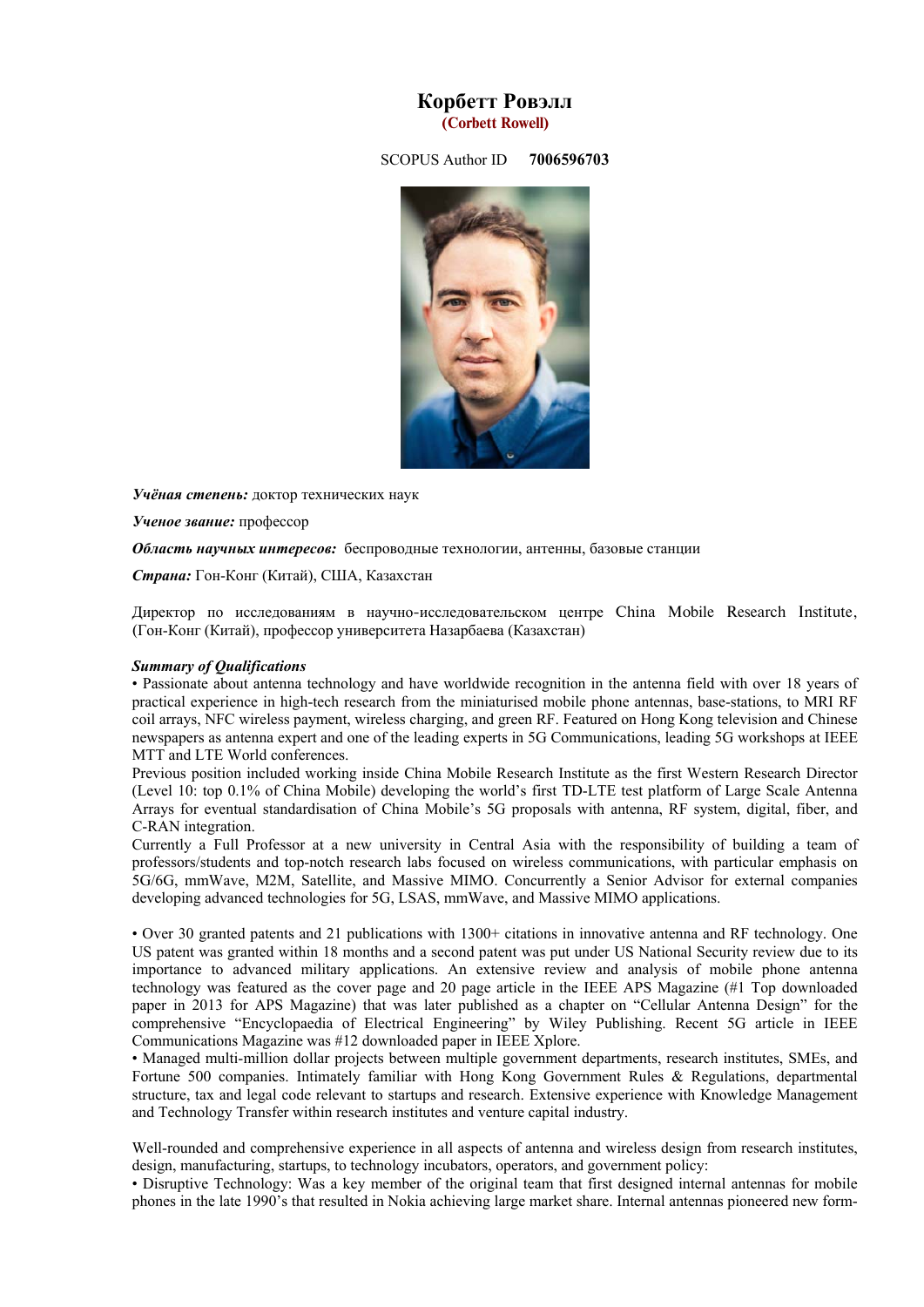factors and reduced the human tissue absorption of electromagnetic radiation. Currently working on antenna and RF technologies that can increase the capacity of current 4G and proposed 5G networks by over 100 times using less than half of the current power consumption.

• Manufacturing: Designed the first internal antenna production process at Allgon/Laird that resulted in producing 100's of millions of antennas over the past 15 years. Further worked on internal antenna production processes at Avantego and Molex.

• Startup: Started a successful antenna design company with customers that included Samsung, Ericsson, and Nokia. The startup was sold four years later to one of the world's largest connector companies as a foundation for their first R&D centre in Asia.

• Operators: Development of new technologies for the largest telecommunications network in the world in order to realise significant power savings, higher capacity, and enable Internet of Things.

• Societal Impact: Worked within a Hong Kong government research institute for over 7 years and a cumulative budget of 10 Million USD developing innovative antenna and RF solutions with high commercial impact and addressing societal needs with the following government departments: Fire Services Department, Police Department, Buildings Department, Food and Environmental Health Department, and Hong Kong Monetary Authority.

• References:

1. Dr. Wei Chen: Chief Scientist at China Mobile & Managing Director of China Mobile IoT Research Institute

2. Dr. Justin Chuang: Vice President in ASTRI

3. Dr. Ross Murch: Department Head of Hong Kong University of Science & Technology, Electronic & Computer Engineering

### *Professional Experience*

#### *2014-Present*

*Nazarbayev University Kazahkstan Full Professor: Electronic & Electrical Engineering* 

• Teach Electromagnetics, Wireless Communications, and Data Communications Courses

- Build a team of professors & graduate students in Wireless Communications
- Setup advanced wireless labs with communications equipment from 1-40 GHz
- Develop patent and knowledge management strategy for School of Engineering
- Engage with international universities and industry on collaborative projects
- Manage and direct the ICT PhD program in the School of Engineering
- Technical Program Co-chair for IEEE MTT IWS !

### *China Mobile Research Institute China*

*Research Director: Green Communications Research Center* 

- Responsible for forming an ecosystem of companies and universities to build
- prototypes and test platforms for 5G cellular systems with targeted deployment in 2020

• Responsible for setting up a new measurement system for characterising performance of new active antenna paradigms for 5G base-stations

• Program and overall strategy management for 5G antenna & RF technologies

• Invited 5G and Green RF workshop leader/editor for IEEE MTT, EMC, LTE-World, and EDICON 2014 conferences

- Most successful/attended workshop of the IEEE IWS 2014
- Elected Technical Program Chair for IEEE IWS2015
- Six invited papers/chapters to IEEE ComSoc, IEEE MTT and Wiley Publishing !

#### *2005-2013*

*Applied Science & Technology Research Institute Hong Kong R & D Director: RF Systems* 

• Manage multi-million dollar projects: project management, budget control, funding requests, recruiting, facilities management, and interface with multiple government and university departments

• Responsible for leading a team of 25 engineers across multiple projects including smart antenna arrays, active antennas, reconfigurable antennas, RF-jammers, digital-RF, and low-field MRI

• Responsible for founding four regional Centers of Excellence: Antenna Centre of Excellence, MRI R&D Centre, Digital-RF R&D Centre, and Wireless Sensor Network Centre

• Responsible for working on customer projects (highlighted examples): Atheros, Wireless Charging, DPD for power amplifiers, wideband RRUs for LTE and WCDMA, and WSN for HK government departments

• 14 patents granted, 11 patents pending, and 13 publications in major IEEE journals and conferences

## *2003-2005*

*Molex Hong Kong Inc. Hong Kong,* Senior RF Engineer

- Setup the Molex Antenna R&D Centre for Asia Pacific with collaboration with local universities
- Responsible for developing advanced internal and external antenna solutions for Nokia Research Labs